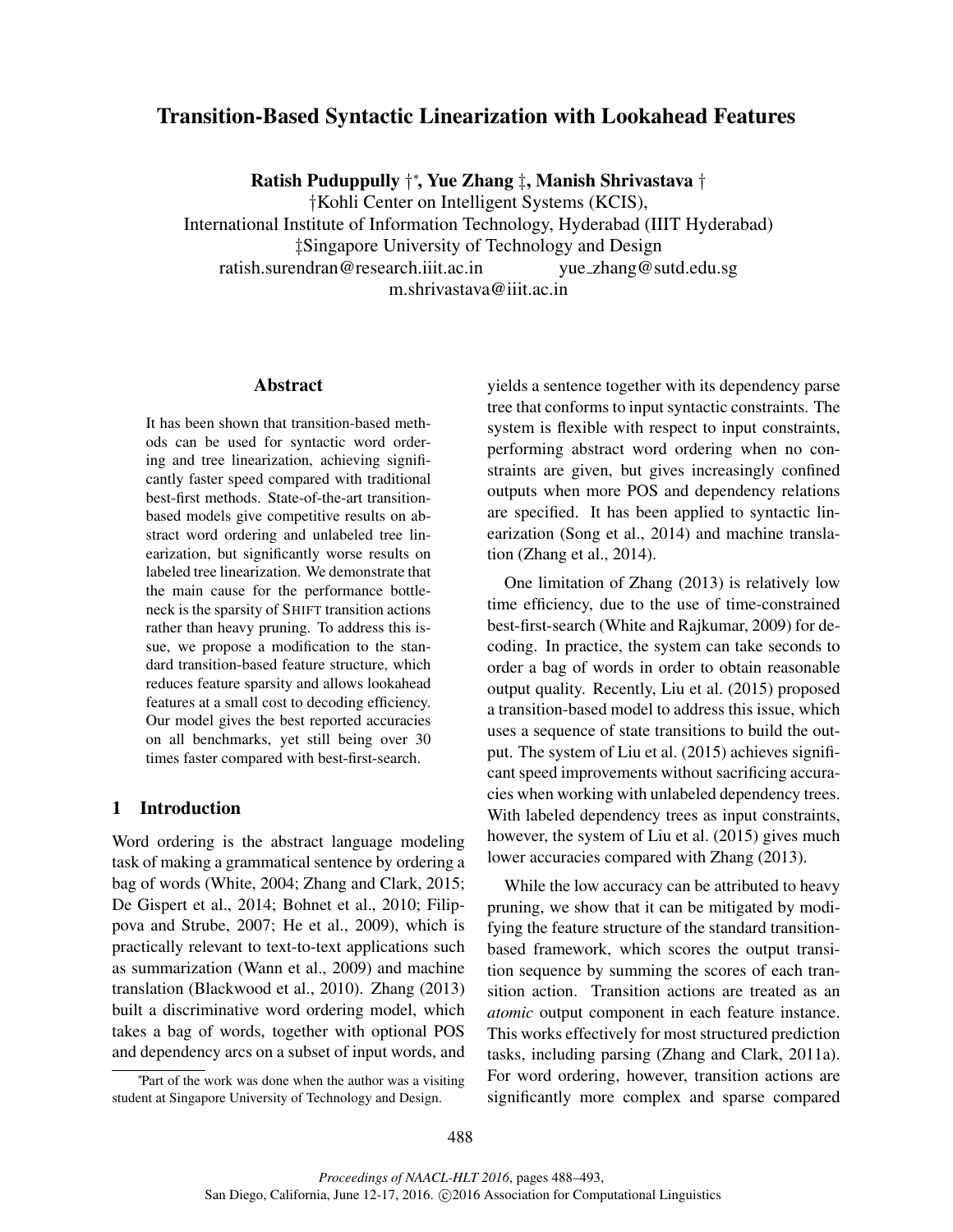with parsing, which limits the power of the traditional feature model.

We instead break down complex actions into smaller components, merging some components into configuration features which reduces sparsity in the output action and allows flexible lookahead features to be defined according to the next action to be applied. On the other hand, this change in the feature structure prevents legitimate actions to be scored simultaneously for each configuration state, thereby reducing decoding efficiency. Experiments show that our method is slightly slower compared with Liu et al. (2015), but achieves significantly better accuracies. It gives the best results for all standard benchmarks, being over thirty times faster than Zhang (2013). The new feature structures can be applied to other transition-based systems also.

# 2 Transition-based linearization

Liu et al. (2015) uses a transition-based model for word ordering, building output sentences using a sequence of state transitions. Instead of scoring output syntax trees directly, it scores the transition action sequence for structural disambiguation. Liu et al.'s transition system extends from transition-based parsers (Nivre and Scholz, 2004; Chen and Manning, 2014), where a *state* consists of a *stack* to hold partially built outputs. Transition-based parsers use a *queue* to maintain input word sequences. However, for word ordering, the input is a set without order. Accordingly, Liu et al. uses a *set* to maintain the input. The transition actions are:

- SHIFT-*Word*-POS, which removes *Word* from the *set*, assigns POS to it and pushes it onto the *stack* as the top word  $S_0$ ;
- LEFTARC-LABEL, which removes the second top of *stack*  $S_1$  and builds a dependency arc  $S_1 \xleftarrow{LABEL} S_0;$
- RIGHTARC-LABEL, which removes the top of *stack*  $S_0$  and builds a dependency arc  $S_1 \xrightarrow{LABEL} S_0.$

Using the state transition system, the bag of words {*John, loves, Mary*} can be ordered by (SHIFT-*John*-NNP, SHIFT-*loves*-VBZ, LEFTARC-SBJ, SHIFT-*Mary*-NNP, RIGHTARC-OBJ).

Liu et al. (2015) use a discriminative perceptron model with beam search (Zhang and Clark, 2011a),

| Unigrams                                                                            |
|-------------------------------------------------------------------------------------|
| $S_0w$ ; $S_0p$ ; $S_{0,l}w$ ; $S_{0,l}p$ ; $S_{0,r}w$ ; $S_{0,r}p$ ;               |
| $S_{0,l2}w; S_{0,l2}p; S_{0,r2}w; S_{0,r2}p;$                                       |
| $S_1w$ ; $S_1p$ ; $S_{1,l}w$ ; $S_{1,l}p$ ; $S_{1,r}w$ ; $S_{1,r}p$ ;               |
| $S_{1,l2}w; S_{1,l2}p; S_{1,r2}w; S_{1,r2}p;$                                       |
| Bigram                                                                              |
| $S_0 w S_{0,l} w$ , $S_0 w S_{0,l} p$ , $S_0 p S_{0,l} w$ , $S_0 p S_{0,l} p$ ;     |
| $S_0 w S_{0,r} w$ ; $S_0 w S_{0,r} p$ ; $S_0 p S_{0,r} w$ ; $S_0 p S_{0,r} p$ ;     |
| $S_1 w S_{1,l} w$ ; $S_1 w S_{1,l} p$ ; $S_1 p S_{1,l} w$ ; $S_1 p S_{1,l} p$ ;     |
| $S_1 w S_{1,r} w$ ; $S_1 w S_{1,r} p$ ; $S_1 p S_{1,r} w$ ; $S_1 p S_{1,r} p$ ;     |
| $S_0 w S_1 w$ ; $S_0 w S_1 p$ ; $S_0 p S_1 w$ ; $S_0 p S_1 p$                       |
| Trigram                                                                             |
| $S_0 w S_0 p S_{0,l} w$ ; $S_0 w S_{0,l} w S_{0,l} p$ ; $S_0 w S_0 p S_{0,l} p$ ;   |
| $S_0 pS_{0,l} wS_{0,l} p; S_0 wS_0 pS_{0,r} w; S_0 wS_{0,l} wS_{0,r} p;$            |
| $S_0 w S_0 p S_{0,r} p; S_0 p S_{0,r} w S_{0,r} p;$                                 |
| $S_1 w S_1 p S_{1,l} w$ ; $S_1 w S_{1,l} w S_{1,l} p$ ; $S_1 w S_1 p S_{1,l} p$ ;   |
| $S_1 pS_{1,l} wS_{1,l} p; S_1 wS_1 pS_{1,r} w; S_1 wS_{1,l} wS_{1,r} p;$            |
| $S_1 w S_1 p S_{1,r} p; S_1 p S_{1,r} w S_{1,r} p;$                                 |
| Linearization                                                                       |
| $w_0$ ; $p_0$ ; $w_{-1}w_0$ ; $p_{-1}p_0$ ; $w_{-2}w_{-1}w_0$ ; $p_{-2}p_{-1}p_0$ ; |
| $S_{0,l}wS_{0,l2}w; S_{0,l}pS_{0,l2}p; S_{0,r2}wS_{0,r}w; S_{0,r2}pS_{0,r}p;$       |
| $S_{1,l}wS_{1,l2}w; S_{1,l}pS_{1,l2}p; S_{1,r2}wS_{1,r}w; S_{1,r2}pS_{1,r}p;$       |

Table 1: Base feature templates.

designing decoding algorithms that accommodate flexible constraints. The features include word $(w)$ , pos(*p*) and dependency label(*l*) information of words on the stack  $(S_0, S_1, \dots)$  from the top). For example, the word on top of stack is  $S_0w$  and the POS of the stack top is  $S_0p$ . The full set of feature templates can be found in Table 2 of Liu et al. (2015), reproduced here in Table 1. These templates are called *configuration features*. When instantiated, they are combined with each legal output *action* to score the action. Therefore, actions are atomic in feature instances.

Formally, given a configuration  $C$ , the score of a possible action  $a$  is calculated as:

$$
Score(a) = \vec{\theta} \cdot \Phi(\vec{C}, a),
$$

where  $\vec{\theta}$  is the model parameter vector of the model and  $\Phi(\vec{C}, a)$  denotes a sparse feature vector that consists of features with *configuration* and *action* components i.e  $\Phi(C, a)$  is sparse.  $\vec{\theta}$  has to be loaded for each a.

For efficiency considerations and following transition-based models, Liu et al. (2015) scores all possible actions given a configuration simultaneously. This is effectively the same as formulating the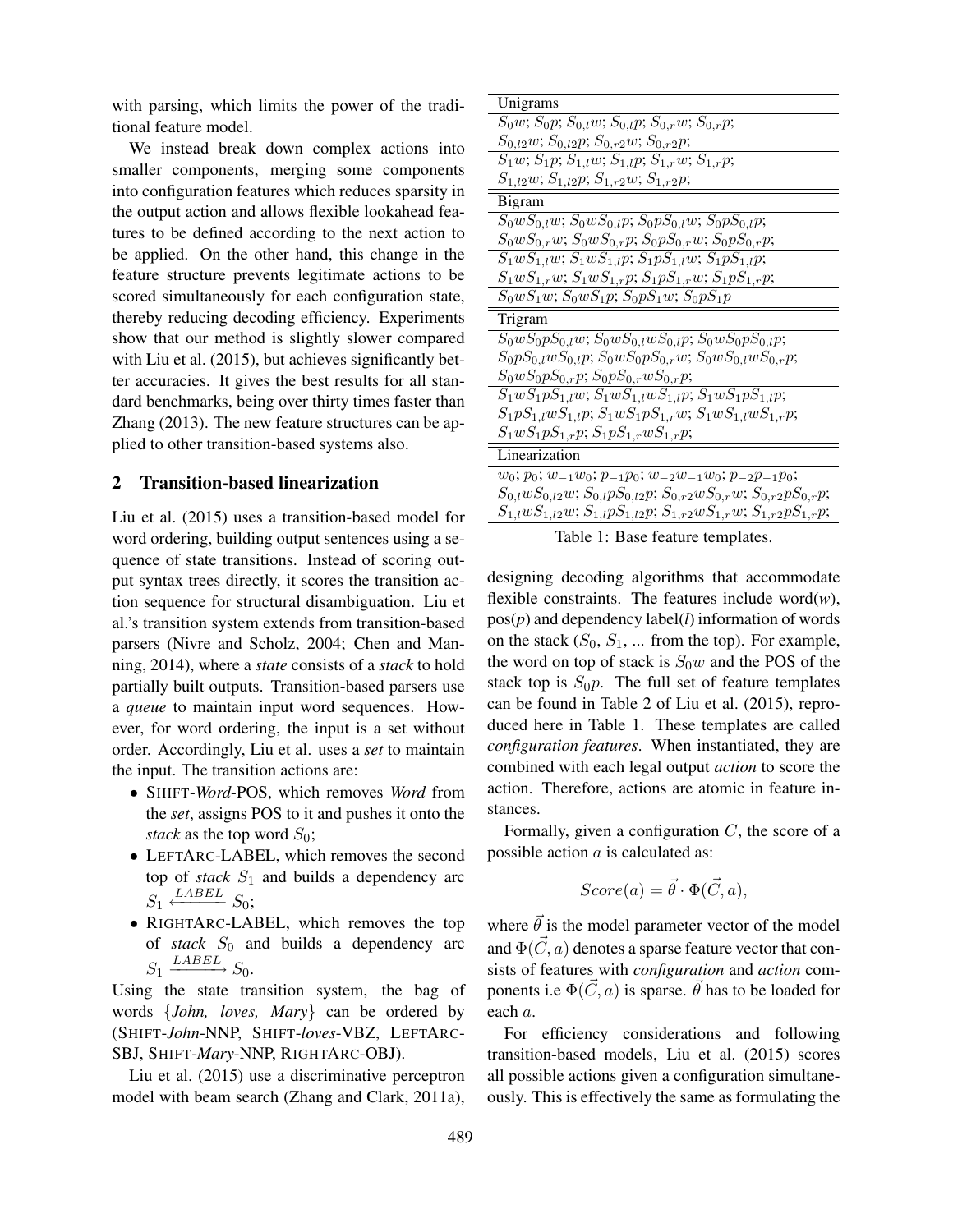score into

$$
Score(a) = \vec{\theta_a} \cdot \vec{\Phi(C)}, a \in A.
$$

Here A is the full set of actions and  $\Phi(\vec{C})$  is fixed, and  $\vec{\theta_a}$  for all a can be loaded simultaneously. In a hash-based parameter model, it significantly improves the time efficiency.

# 3 Feature structure modification

## 3.1 Two limitations of the baseline model

There are two major limitations in the feature structure of Liu et al. (2015). First, the SHIFT actions, which consist of the word to shift and its POS, are highly sparse. Since the action is combined with all configuration features, there will be no active feature for disambiguating the shift actions for OOV words. This issue does not exist in transition-based parsers because words are not a part of their transition actions. Second, input constraints are not leveraged by the feature model. Although the dependency relations of the word to shift can be given as inputs, they are used only as constraints to the decoder, but not as features to guide the shift action. Such lookahead information on the to-be-shifted word can be highly useful for disambiguation.

For example, consider the bag of words {*John*, *loves*, *Mary*}. Without constraints, both '*John loves Mary*' and '*Mary loves John*' are valid word ordering results. However, given the constraint (*John*, SBJ, *loves*), the correct answer is reduced to the former. The first action to build the two examples are (SHIFT-*John*-NNP) and (SHIFT-*Mary*-NNP), respectively. According to Liu et al.'s feature model, there is no feature to disambiguate the first SHIFT action if both '*John*' and '*Mary*' are OOV words. The system has to maintain both hypotheses and rely on the search algorithm to disambiguate them after the dependency arcs (*John*, SBJ, *loves*) and (*Mary*, OBJ, *loves*) are built. However, given the syntactic constraint that '*John*' is the subject, the disambiguation can be done right when performing the first SHIFT action. This requires the dependency arc label to be extracted for the word to shift e.g.(*John, Mary*), which is a lookahead feature. In addition, the OOV word '*John*' must be excluded from the feature instance, which implies that the SHIFT-*John*-NNP action must be simplified.

| set of label and POS of child nodes of L                                              |
|---------------------------------------------------------------------------------------|
| $L_{cls}; L_{cms}; L_{cps}; L_{cpns};$                                                |
| $S_0wL_{cls}; S_0pL_{cls}; S_1wL_{cls}; S_1pL_{cls};$                                 |
| $S_0wL_{clns}$ ; $S_0pL_{clns}$ ; $S_1wL_{clns}$ ; $S_1pL_{clns}$ ;                   |
| $S_0wL_{cps}; S_0pL_{cps}; S_1wL_{cps}; S_1pL_{cps};$                                 |
| $S_0wL_{cpns}; S_0pL_{cpns}; S_1wL_{cpns}; S_1pL_{cpns};$                             |
| set of label and POS of siblings of L                                                 |
| $L_{sls}; L_{slns}; L_{sps}; L_{spns};$                                               |
| $S_0wL_{sls}; S_0pL_{sls}; S_1wL_{sls}; S_1pL_{sls};$                                 |
| $S_0wL_{slns}; S_0pL_{slns}; S_1wL_{slns}; S_1pL_{slns};$                             |
| $S_0wL_{sps}; S_0pL_{sps}; S_1wL_{sps}; S_1pL_{sps};$                                 |
| $S_0wL_{spns}; S_0pL_{spns}; S_1wL_{spns}; S_1pL_{spns};$                             |
| parent label, POS and word of L                                                       |
| $L_{ps}L_{lp}; L_{ps}L_{pp}; L_{ps}L_{wp};$                                           |
| $S_0wL_{ps}L_{lp};S_0pL_{ps}L_{lp};S_1wL_{ps}L_{lp};S_1pL_{ps}L_{lp};$                |
| $S_0wL_{ps}L_{pp};S_0pL_{ps}L_{pp};S_1wL_{ps}L_{pp};S_1pL_{ps}L_{pp};$                |
| $S_0wL_{ps}L_{wp}; S_0pL_{ps}L_{wp}; S_1wL_{ps}L_{wp}; S_1pL_{ps}L_{wp};$             |
| set of label and POS of child nodes of $S_0$                                          |
| $S_{cls}; S_{clus}; S_{cps}; S_{cpns};$                                               |
| $S_0 w S_{cls}$ ; $S_0 p S_{cls}$ ; $S_1 w S_{cls}$ ; $S_1 p S_{cls}$ ;               |
| $S_0 w S_{clns}$ ; $S_0 p S_{clns}$ ; $S_1 w S_{clns}$ ; $S_1 p S_{clns}$ ;           |
| $S_0 w S_{cps}; S_0 p S_{cps}; S_1 w S_{cps}; S_1 p S_{cps};$                         |
| $S_0 w S_{cpns}$ ; $S_0 p S_{cpns}$ ; $S_1 w S_{cpns}$ ; $S_1 p S_{cpns}$ ;           |
| set of label and POS of siblings of $S_0$                                             |
| $S_{sls}; S_{slns}; S_{sps}; S_{spns};$                                               |
| $S_0 w S_{sls}$ ; $S_0 p S_{sls}$ ; $S_1 w S_{sls}$ ; $S_1 p S_{sls}$ ;               |
| $S_0 w S_{slns}$ ; $S_0 p S_{slns}$ ; $S_1 w S_{slns}$ ; $S_1 p S_{slns}$ ;           |
| $S_0 w S_{sps}$ ; $S_0 p S_{sps}$ ; $S_1 w S_{sps}$ ; $S_1 p S_{sps}$ ;               |
| $S_0 w S_{spns}; \\ S_0 p S_{spns}; \\ S_1 w S_{spns}; \\ S_1 p S_{spns};$            |
| parent label and POS of $S_0$                                                         |
| $S_{ps}S_{lp}; S_{ps}S_{pp};$                                                         |
| $S_0 w S_{ps} S_{lp}; S_0 p S_{ps} S_{lp}; S_1 w S_{ps} S_{lp}; S_1 p S_{ps} S_{lp};$ |
| $S_0 w S_{ps} S_{pp}; S_0 p S_{ps} S_{pp}; S_1 w S_{ps} S_{pp}; S_1 p S_{ps} S_{pp};$ |

Table 2: Lookahead feature templates

As a second example, information about dependents can also be useful for disambiguating SHIFT actions. In the above case, the fact that the *subject* has not been shifted onto the stack can be a useful indicator for not shifting the verb '*loves*' onto the stack in the beginning. Inspired by the above, we exploit a range of lookahead features from syntactic constraints.

#### 3.2 New feature structure for SHIFT actions

We modify the feature structure of Liu et al. (2015) by breaking down the SHIFT-*Word*-*POS* action into three components, namely SHIFT, *Word* and *POS*, using only the action type SHIFT as the output action component in feature instances, while combin-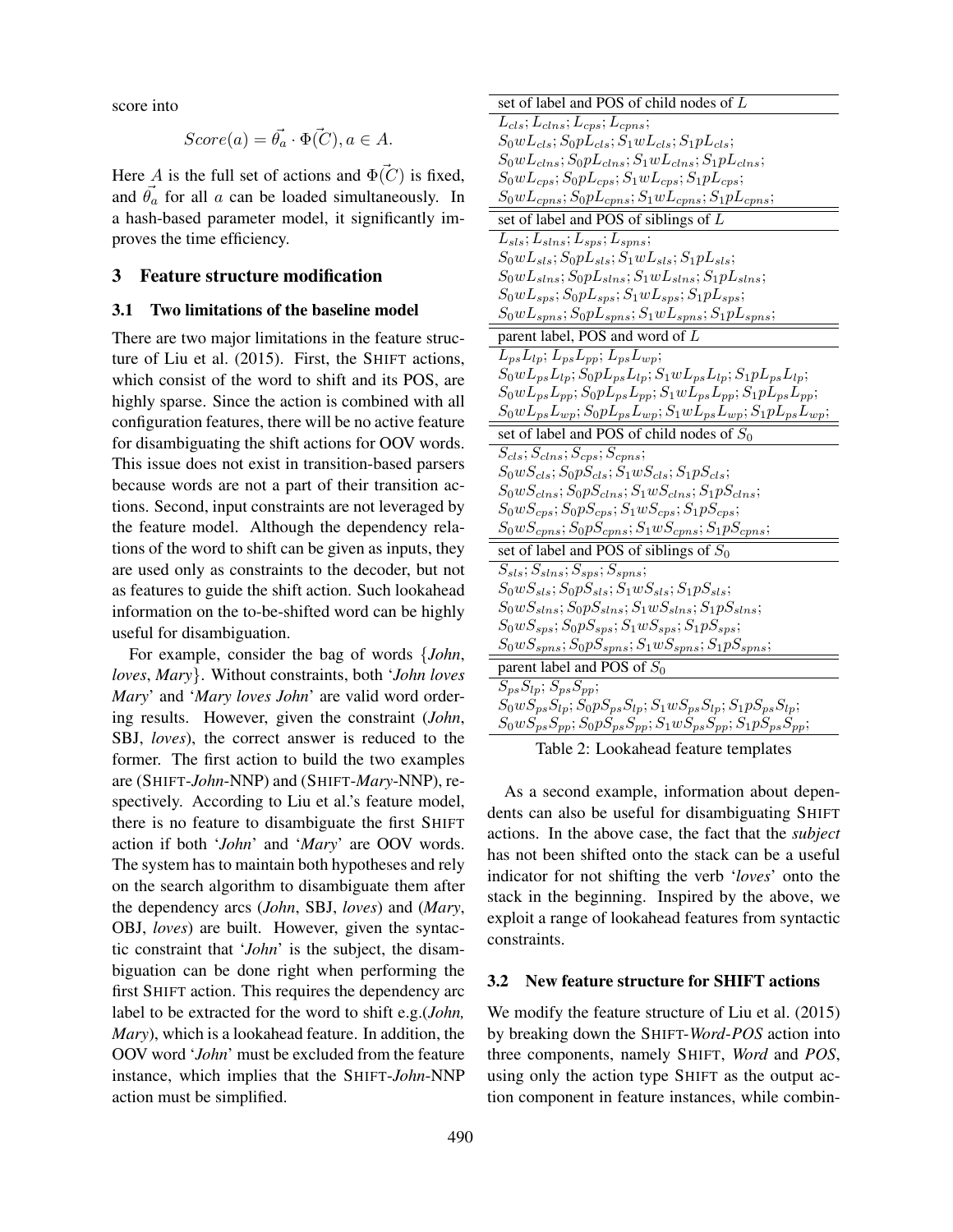|      |        | no pos    |        | $50\%$ pos |            | all pos        |            | no pos |            | $50\%$ pos |                 | all pos |         | no pos    |                | $50\%$ pos |         | all pos   |
|------|--------|-----------|--------|------------|------------|----------------|------------|--------|------------|------------|-----------------|---------|---------|-----------|----------------|------------|---------|-----------|
|      | no dep |           | no dep |            | no dep     |                | $50\%$ dep |        | $50\%$ dep |            | $50\%$ dep      |         | all dep |           | all dep        |            | all dep |           |
|      | BL.    | <b>SP</b> | BL.    | <b>SP</b>  | BL         | SP             | BL         | SP     | BL         | SP         | <b>BL</b>       | SP      | BL      | <b>SP</b> | <b>BL</b>      | SP.        | BL.     | <b>SP</b> |
| Z13  | 42.9   | 4872      | 43.4   | 4856       | 44.7       | 4826 50.5 4790 |            |        | 51.4       | 4737       | 52.2            | 4720    |         | 4600      | 74.7           | 4431       | 76.3    | 4218      |
| L15  | 47.5   |           | 47.9   | 19         | 48.8       |                | 74 54.8    | 132    | 55.2       | 91         | 56.2            | 41 I    |         |           | 40 79.1        |            | 28 81.1 | 22        |
| Ours | 48.0   | 175       | 49.0   |            | 156   51.5 | 148            | 59.0       | 144    | 62.0       |            | $160 \mid 67.1$ |         | 82.8    |           | $62 \mid 86.2$ |            | 68 89.9 | 70        |

Table 3: Development partial-tree linearization results. *BL* – BLEU score; *SP* – number of milliseconds per sentence. Z13 – best-first system of Zhang (2013) and L15 – transition-based system of Liu et al. (2015).

ing *Word* and *POS* with other configuration features to form a set of lookahead features.

For example, consider the configuration feature  $S_0w$ , which captures the word on the top of the stack. Under the feature structure of Liu et al., it is combined with each possible action to form features for scoring the action. As a result, for scoring the action SHIFT-Lw-Lp,  $S_0w$  is instantiated into  $S_0w$ -SHIFT- $Lw$ - $Lp$ , where  $Lw$  is the word to shift and  $L_p$  is its POS. Under our new feature structure, the action component is reduced to SHIFT only, while  $Lw$  and  $Lp$  should be used in lookahead features. Now a effectively equivalent configuration feature to Liu et al.'s  $S_0w$  is  $S_0w$ -Lw-Lp, with the lookahead Lw and Lp. It gives  $S_0w$ -Lw-Lp-SHIFT when combined with the action SHIFT.

This new feature structure reformulates the SHIFT action features only. The LEFTARC/ RIGHTARC actions remain LEFTARC/ RIGHTARC-LABEL since they are not sparse. Note that the change is in the *action features* rather than the *actions* themselves. Given the bag of words {*John*, *loves*, *Mary*}, the action SHIFT-*John*-NNP is still different from the action SHIFT-*Mary*-NNP. However, the *action component* of the features becomes SHIFT only, and the words *John*/ *Mary* must be used as lookahead *configuration features* for their disambiguation.

The new feature structure can reduce feature sparsity by allowing lookahead features without word information. For example, a configuration feature  $S_0w$ -Lp, which contains only the stack top word and the POS of the lookahead word, can still fire even if the word to shift is OOV, thereby disambiguating OOV words of different POS. In addition, the lookahead  $Lw$  and  $Lp$  do not have to be combined with every other configuration feature, as with Liu et al. (2015), thereby allowing more flexible feature combination and a leaner model.

#### 3.3 The new features

The new feature structure includes two types of features. The first is the same feature set as Liu et al. (2015), but with the SHIFT action component not having *Word* and *POS* information. We call this type of features as *base features*. The second is a set of *lookahead features*, which are shown in Table 2. Here  $L_{cls}$  represents set of arc labels on child nodes (of the word  $L$  to shift) that have been shifted on to the stack,  $L_{\text{clus}}$  represents set of labels on child nodes that have not been shifted,  $L_{sls}$  the label set of shifted sibling nodes,  $L_{slns}$  the label set of unshifted sibling nodes,  $L_{cps}$  the POS set of shifted child nodes,  $L_{cpns}$  the POS set of unshifted child nodes,  $L_{sps}$  the POS set of shifted sibling nodes and  $L_{spns}$  the POS set of unshifted sibling nodes.  $L_{ps}$ is a binary feature indicating if the parent has been shifted.  $L_{lp}$  represents label on the parent,  $L_{pp}$  POS of parent and  $L_{wp}$  the parent word form. We define similar lookahead features for  $S_0$ . These features are instantiated only for SHIFT actions.

The new feature structure prevents all possible actions from being scored simultaneously, because the lookahead *Word* and *POS* are now in configuration features, rather than output actions, making it necessary to score the shifting of different words or POS separately. This leads to reduced search speed. Nevertheless, our experiments show that they give a desirable tradeoff between efficiency and accuracy.

Note that the new features are much less than a full Cartesian product of lookahead features and the original features. This is a result of manual feature engineering, which allows similar accuracies to be achieved using a much smaller model, thereby increasing the time efficiency.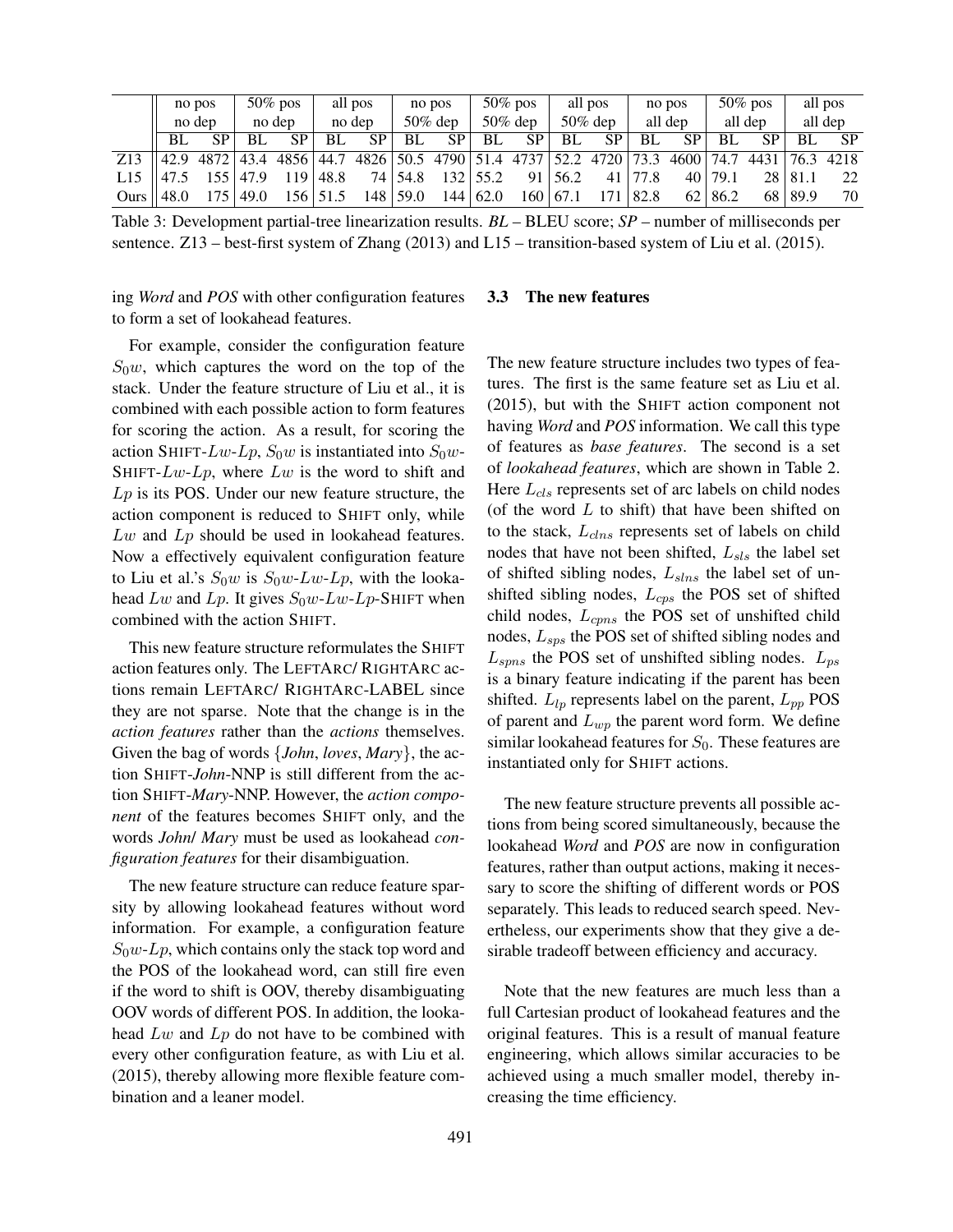|            | unlabeled | labeled |         |         |
|------------|-----------|---------|---------|---------|
|            | no pos    | all pos | all pos | all pos |
|            | no dep    | no dep  | all dep | all dep |
| W09        |           | 33.7    |         |         |
| Z11        |           | 40.1    |         |         |
| Z13        | 44.7      | 46.8    | 76.2    | 89.3    |
| L15        | 49.4      | 50.8    | 82.3    | 82.9    |
| This paper | 50.5      | 53.0    | 91.0    | 91.8    |

Table 4: Final results. W09 – Wann et al. (2009), Z11 – Zhang and Clark (2011b)

# 4 Experiments

Following previous work we conduct experiments on the Penn TreeBank (PTB), using Wall Street Journal sections 2-21 for training, 22 for development and 23 for testing. Gold-standard dependency trees are derived from bracketed sentences using Penn2Malt, and base noun phrases are treated as a single word. The BLEU score is used to evaluate the performance of linearization.

Table 4 shows a difference in scores between transition-based linearization system of Liu et al. (2015) (L15) and best-first system of Zhang (2013) (Z13). L15 performs better for word ordering with unlabeled dependency arcs, but poorly for the task of labeled syntactic linearization.

Table 3 shows a series of development experiments comparing our system with Z13 and L15. We vary the amount of input syntactic constraints by randomly sampling from POS and dependency labels of the development set. Our system gives consistently higher accuracies when compared with both Z13 and L15. Compared to L15, the increase in scores for unconstrained word ordering is due to the introduction of reduced feature sparsity. The improvements on tree linearization tasks involving partial to full dependency constraints are also due to lookahead features that leverage tree information to reduce ambiguity early. Though slower than L15, our system is over 30 times faster compared to Z13.

We compare final test scores with previous methods in the literature in Table 4. Our system improves upon the previous best scores by 8.7 BLEU points for the task of unlabeled syntactic linearization. For the task of labeled syntactic linearization, we achieve the score of 91.8 BLEU points, the highest results reported so far.

Table 5 contains examples of fully constrained

|      | Fully constrained output                                                                 |
|------|------------------------------------------------------------------------------------------|
| ref. |                                                                                          |
| L15  | The spinoff also will compete with Fujitsu<br>The spinoff with Fujitsu compete also will |
| Ours | The spinoff also will compete with Fujitsu                                               |
| ref. |                                                                                          |
|      | Dr. Talcott led a team of researchers from<br>the National Cancer Institute .            |
| L15  |                                                                                          |
|      | a team of researchers from the National<br>Cancer Institute led Dr. Talcott.             |
| Ours |                                                                                          |
|      | Dr. Talcott led a team of researchers from<br>the National Cancer Institute .            |
|      |                                                                                          |

Table 5: Example outputs.

output . In the first example '*will*' is the ROOT node with two child nodes '*also*' and '*compete*'. Lookahead feature for child dependency labels  $L_{cls}$ ,  $L_{clas}$ on the node '*will*' can help order the segment '*also will compete*' correctly in our system. Without such features, the system of L15 yields an output that starts with '*The spinoff with Fujitsu*' which is locally fluent, but leaving the words '*also*' and '*will*' difficult to handle. In the second example, '*Dr. Talcott*' is OOV. Hence system of L15 is not able to score it and thus order it correctly. Our system makes use of both POS and dependency label of '*Dr. Talcott*' to order it correctly.

## 5 Conclusion

We identified a feature sparsity issue in state-of-theart transition-based word ordering, proposing a solution by redefining the feature structure and introducing lookahead features. The new method gives the best accuracies on a set of benchmarks, which show that transition-based methods are a fast and accurate choice for syntactic linearization. Future work include the testing of this model in a linearization shared task (Belz et al., 2011) and investigating the integration of large scale training data (Zhang et al., 2012; Liu and Zhang, 2015).

We release our source code under GPL at https://github.com/SUTDNLP/ZGen/ releases/tag/v0.2.

## Acknowledgments

We thank Yijia Liu for helpful discussions and for sharing the Latex templates and the anonymous reviewers for their constructive comments. This work was supported by the Singapore Ministry of Education (MOE) AcRF Tier 2 grant T2MOE201301.